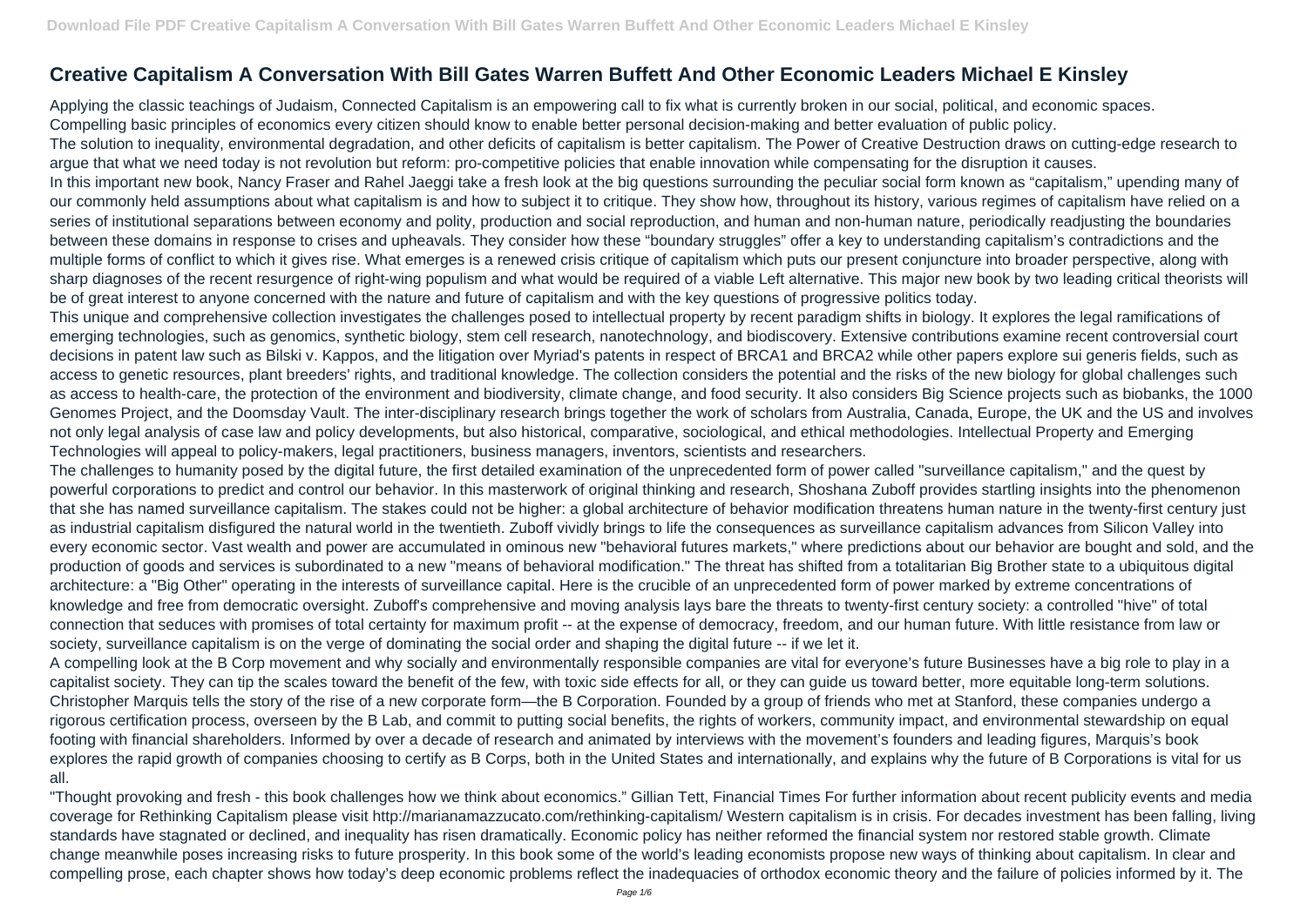chapters examine a range of contemporary economic issues, including fiscal and monetary policy, financial markets and business behaviour, inequality and privatisation, and innovation and environmental change. The authors set out alternative economic approaches which better explain how capitalism works, why it often doesn't, and how it can be made more innovative, inclusive and sustainable. Outlining a series of far-reaching policy reforms, Rethinking Capitalism offers a powerful challenge to mainstream economic debate, and new ideas to transform it.

We create human-centered interactions and experiences in our eld. Empathetic purpose drives our every decision. Mobile First? In reality, it's humans first. This same mentality, turned inward, forms the cornerstone of something amazing: a creative culture. Designers and front-enders have a unique advantage in solving the cultural problems in business that are sucking the life out of us. Several, in fact. The principles discussed in this book derive from the perspectives and skillsets we already use daily: empathy, objectivity and, yes, ample creativity. Join Justin Dauer as he notes through examples, case studies, and human-centered tactics how we can all get there. Foreword by Jeffrey Zeldman, founder of A List Apart / co-founder of A Book Apart.

An examination of clean technology entrepreneurship finds that "green capitalism" is more capitalist than green. Entrepreneurs and investors in the green economy have encouraged a vision of addressing climate change with new technologies. In Planetary Improvement, Jesse Goldstein examines the cleantech entrepreneurial community in order to understand the limitations of environmental transformation within a capitalist system. Reporting on a series of investment pitches by cleantech entrepreneurs in New York City, Goldstein describes investor-friendly visions of incremental improvements to the industrial status quo that are hardly transformational. He explores a new "green spirit of capitalism," a discourse of planetary improvement, that aims to "save the planet" by looking for "non-disruptive disruptions," technologies that deliver "solutions" without changing much of what causes the underlying problems in the first place. Goldstein charts the rise of business environmentalism over the last half of the twentieth century and examines cleantech's unspoken assumptions of continuing cheap and abundant energy. Recounting the sometimes conflicting motivations of cleantech entrepreneurs and investors, he argues that the cleantech innovation ecosystem and its Schumpetarian dynamic of creative destruction are built around attempts to control creativity by demanding that transformational aspirations give way to shortterm financial concerns. As a result, capitalist imperatives capture and stifle visions of sociotechnical possibility and transformation. Finally, he calls for a green spirit that goes beyond capitalism, in which sociotechnical experimentation is able to break free from the narrow bonds and relative privilege of cleantech entrepreneurs and the investors that control their fate. Essays on the contemporary continuum of incarceration: the biopolitics of juvenile delinquency, predatory policing, the political economy of fees and fines, and algorithmic policing. What we see happening in Ferguson and other cities around the country is not the creation of livable spaces, but the creation of living hells. When people are trapped in a cycle of debt it also can affect their subjectivity and how they temporally inhabit the world by making it difficult for them to imagine and plan for the future. What psychic toll does this have on residents? How does it feel to be routinely dehumanized and exploited by the police? —from Carceral Capitalism In this collection of essays in Semiotext(e)'s Intervention series, Jackie Wang examines the contemporary incarceration techniques that have emerged since the 1990s. The essays illustrate various aspects of the carceral continuum, including the biopolitics of juvenile delinquency, predatory policing, the political economy of fees and fines, cybernetic governance, and algorithmic policing. Included in this volume is Wang's influential critique of liberal anti-racist politics, "Against Innocence," as well as essays on RoboCop, techno-policing, and the aesthetic problem of making invisible forms of power legible. Wang shows that the new racial capitalism begins with parasitic governance and predatory lending that extends credit only to dispossess later. Predatory lending has a decidedly spatial character and exists in many forms, including subprime mortgage loans, student loans for sham for-profit colleges, car loans, rent-to-own scams, payday loans, and bail bond loans. Parasitic governance, Wang argues, operates through five primary techniques: financial states of exception, automation, extraction and looting, confinement, and gratuitous violence. While these techniques of governance often involve physical confinement and the state-sanctioned execution of black Americans, new carceral modes have blurred the distinction between the inside and outside of prison. As technologies of control are perfected, carcerality tends to bleed into society.

Sponsored by Wal-Mart and other corporations, Students in Free Enterprise holds competitions throughout the world for university student teams. The author, advising a SIFE team of university students in California, discovers some teams received awards without entering the competition. He documents other faults with SIFE and subsequently founds an alternative organization that motivates innovative youth through competition. His program encourages teens to become entrepreneurs. This book tells the story of one man who stood up to powerful leaders of business trying to stop him. A leading economic historian traces the evolution of American capitalism from the colonial era to the present—and argues that we've reached a turning point that will define the era ahead. "A monumental achievement, sure to become a classic."—Zachary D. Carter, author of The Price of Peace In this ambitious single-volume history of the United States, economic historian Jonathan Levy reveals how capitalism in America has evolved through four distinct ages and how the country's economic evolution is inseparable from the nature of American life itself. The Age of Commerce spans the colonial era through the outbreak of the Civil War, and the Age of Capital traces the lasting impact of the industrial revolution. The volatility of the Age of Capital ultimately led to the Great Depression, which sparked the Age of Control, during which the government took on a more active role in the economy, and finally, in the Age of Chaos, deregulation and the growth of the finance industry created a booming economy for some but also striking inequalities and a lack of oversight that led directly to the crash of 2008. In Ages of American Capitalism, Levy proves that capitalism in the United States has never been just one thing. Instead, it has morphed through the country's history—and it's likely changing again right now. "A stunning accomplishment . . . an indispensable guide to understanding American history—and what's happening in today's economy."—Christian Science Monitor "The best one-volume history of American capitalism."—Sven Beckert, author of Empire of Cotton A Financial Times Best Book of the Year The first book that examines India's mega-publicity campaigns to theorize the global transformation of the nation-state into an attractive investment destination. The early twenty-first century was an optimistic moment of global futures-making. The chief narrative was the emergence of the BRICS nations—leading stars in the great spectacle of capitalist growth stories, branded afresh as resource-rich hubs of untapped talent and potential, and newly opened up for foreign investments. The old third-world nations were rapidly embracing the script of unbridled capitalism in the hope of arriving on the world stage. If the tantalizing promise of economic growth invited entrepreneurs to invest in the nation's exciting futures, it offered utopian visions of "good times," and even restoration

A deft and caustic takedown of the new prophets of profit, from Bill Gates to Oprah As severe environmental degradation, breathtaking inequality, and increasing alienation push capitalism against its own contradictions, mythmaking has become as central to sustaining our economy as profitmaking. Enter the new prophets of capital: Sheryl Sandberg touting the capitalist work ethic as the antidote to gender inequality; John Mackey promising that free markets will heal the planet; Oprah Winfrey urging us to find solutions to poverty and alienation within ourselves; and Bill and Melinda Gates offering the generosity of the 1 percent as the answer to a persistent, systemic inequality. The new prophets of capital buttress an exploitative system, even as the cracks grow more visible. The main driver of inequality—returns on capital that exceed the rate of economic growth—is again threatening to generate extreme discontent and undermine democratic values. Thomas Piketty's findings in this ambitious, original, rigorous work will transform debate and set the agenda for the next generation of thought about wealth and inequality.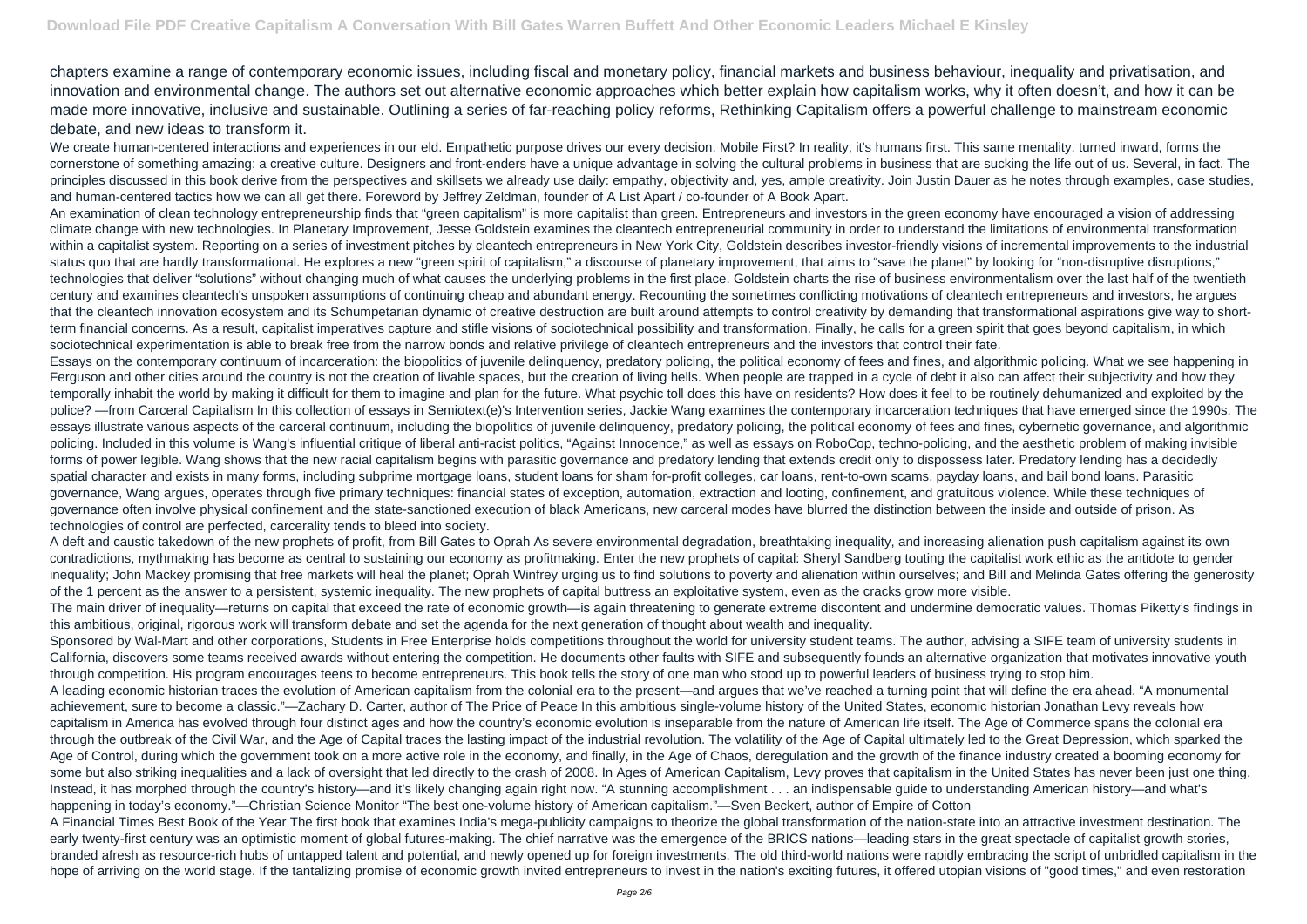of lost national glory, to the nation's citizens. Brand New Nation reaches into the past and, inevitably, the future of this phenomenon as well as the fundamental shifts it has wrought in our understanding of the nation-state. It reveals the on-the-ground experience of the relentless transformation of the nation-state into an "attractive investment destination" for global capital. As Ravinder Kaur provocatively argues, the brand new nation is not a mere nineteenth century re-run. It has come alive as a unified enclosure of capitalist growth and nationalist desire in the twenty-first century. Today, to be deemed an attractive nation-brand in the global economy is to be affirmed as a proper nation. The infusion of capital not only rejuvenates the nation; it also produces investment-fueled nationalism, a populist energy that can be turned into a powerful instrument of coercion. Grounded in the history of modern India, the book reveals the close kinship among identity economy and identity politics, publicity and populism, and violence and economic growth rapidly rearranging the liberal political order the world over.

The hegemony of finance compels a new orientation for everyone and everything: companies care more about the moods of their shareholders than about longstanding commercial success; governments subordinate citizen welfare to appeasing creditors; and individuals are concerned less with immediate income from labor than appreciation of their capital goods, skills, connections, and reputations. That firms, states, and people depend more on their ratings than on the product of their activities also changes how capitalism is resisted. For activists, the focus of grievances shifts from the extraction of profit to the conditions under which financial institutions allocate credit. While the exploitation of employees by their employers has hardly been curbed, the power of investors to select investees — to decide who and what is deemed creditworthy — has become a new site of social struggle. In clear and compelling prose, Michel Feher explains the extraordinary shift in conduct and orientation generated by financialization. Above all, he articulates the new political resistances and aspirations that investees draw from their rated agency.

A revolutionary, yet utterly practical blueprint for a wiser and better kind of capitalism.

Capitalism is central to our understanding of contemporary economic and political life and yet what does it really mean? If, as has now been shown to be the case, capital and property rights existed in pre-modern and pre-capitalist societies, what is left of our understanding of capitalism? Steven G. Marks' provocative new book calls into question everything we thought we knew about capitalism, from the word's very origins and development to the drivers of Western economic growth. Ranging from the Middle Ages to the present, The Information Nexus reveals that the truly distinctive feature of capitalism is business's drive to acquire and analyze information, supported by governments that allow unfettered access to public data. This new interpretation of capitalism helps to explain the rise of the West, puts our current information age into historical perspective, and provides a benchmark for the comparative assessment of economic systems in today's globalized environment.

Nancy Fraser's major new book traces the feminist movement's evolution since the 1970s and anticipates a new—radical and egalitarian—phase of feminist thought and action. During the ferment of the New Left, "Second Wave" feminism emerged as a struggle for women's liberation and took its place alongside other radical movements that were questioning core features of capitalist society. But feminism's subsequent immersion in identity politics coincided with a decline in its utopian energies and the rise of neoliberalism. Now, foreseeing a revival in the movement, Fraser argues for a reinvigorated feminist radicalism able to address the global economic crisis. Feminism can be a force working in concert with other egalitarian movements in the struggle to bring the economy under democratic control, while building on the visionary potential of the earlier waves of women's liberation. This powerful new account is set to become a landmark of feminist thought.

The global response from business to social and environmental issues during the past decade has created a corporate responsibility movement. But what has been the impact of this movement? The financial crisis that began in 2007 has led more and more people to question the fundamentals of our economic system. Now, some within the corporate responsibility movement are developing a vision and practice of a new form of capitalism, one that will require collective action to achieve. Bendell and Doyle draw on Lifeworth's annual reviews of corporate responsibility and explain how business leaders, stakeholders and related academe now need to experiment with new models that address the fundamental flaws of contemporary capitalism, including monetary systems, enterprise ownership, and regulation. This book will be a fantastic resource for business libraries, as it records and analyses key events, issues and trends in corporate responsibility during the first decade of the 21st century. It is a sequel and companion to Bendell's previous work, The Corporate Responsibility Movement.

As ongoing controversies over commercial sex attest, the relationship between capitalism and sexuality is deeply contentious. Economic and sexual practices are assumed to be not only separable but antithetical, hence why paid sex is so often criminalized and morally condemned. Yet, while sexuality is highly politicized in moral terms, it has largely been overlooked in the discipline devoted to the study of global capitalism, international political economy (IPE). Likewise, the prevailing field in sexuality studies, queer theory, has frequently sidelined questions of political economy. This book calls for critical scholarship to challenge the economy/sexuality dichotomy as it not only structures disciplinary debates but is part and parcel of capitalism itself. Capitalism's Sexual History brings IPE and queer theory into close dialogue to explore how the division between economy and sexuality has been historically produced to appear both natural and moral. By examining sex work in Britain, Nicola J. Smith draws on in-depth archival research to chart a history of capitalism's sexual relations from medieval times to the present day. She shows how capitalist development was made possible by the appropriation of unpaid sexual labor that relied, in turn, on the repression and production of paid sex. By tracing the historical construction of boundaries around sex and work, this book exposes how capitalism has long profited from the notion that the sexual and economic spheres can and must be kept apart. In so doing, it offers a distinctive contribution to the study of sex and work as well as to wider scholarly, activist, and policy debates about political economy, reproductive labor, gender equality, and sexual justice. The relationship between race and capitalism is one of the most enduring and controversial historical debates. The concept of racial capitalism offers a way out of this impasse. Page 3/6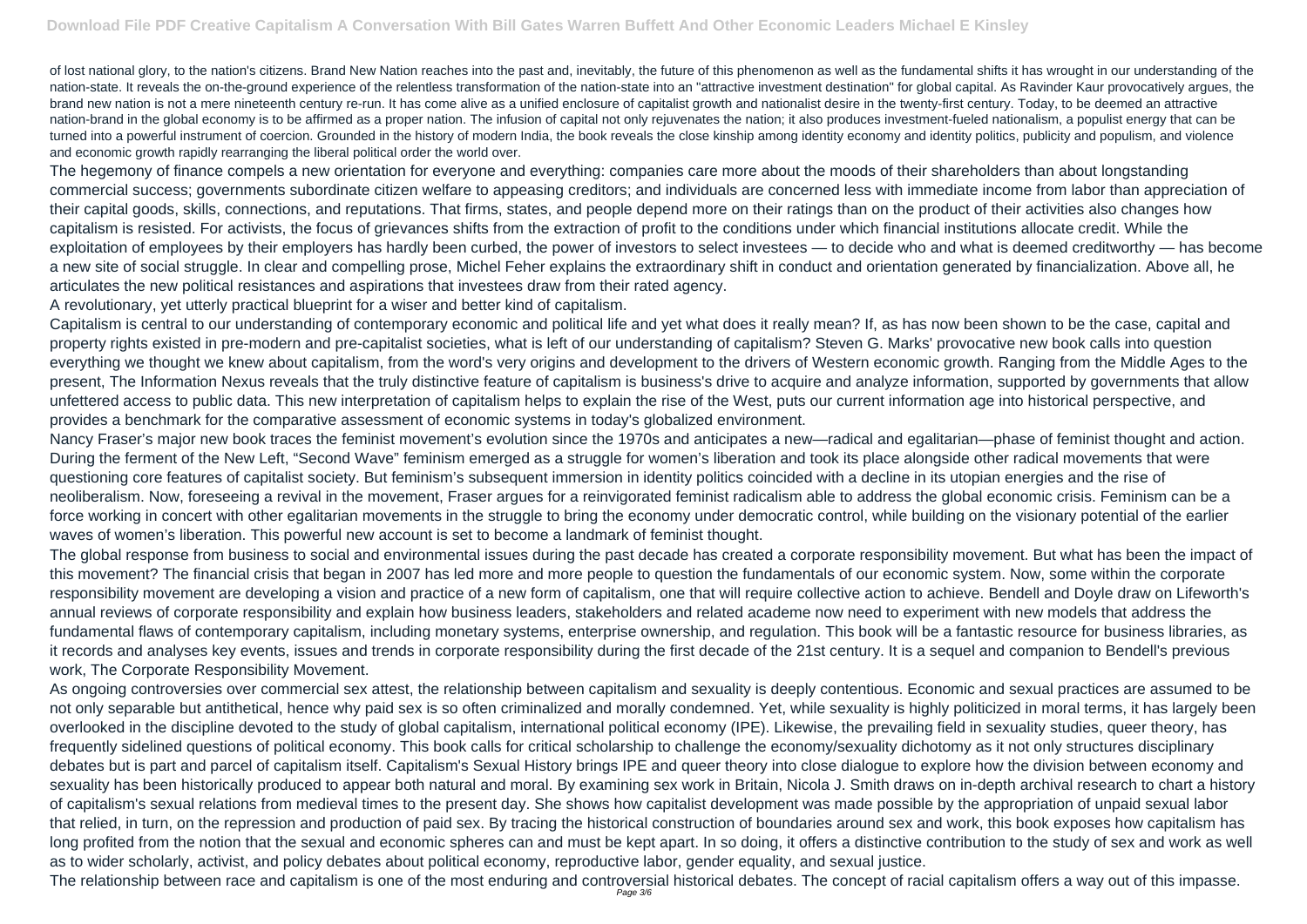Racial capitalism is not simply a permutation, phase, or stage in the larger history of capitalism—since the beginning of the Atlantic slave trade and the colonization of the Americas, capitalism, in both material and ideological senses, has been racial, deriving social and economic value from racial classification and stratification. Although Cedric J. Robinson popularized the term, racial capitalism has remained undertheorized for nearly four decades. Histories of Racial Capitalism brings together for the first time distinguished and rising scholars to consider the utility of the concept across historical settings. These scholars offer dynamic accounts of the relationship between social relations of exploitation and the racial terms through which they were organized, justified, and contested. Deploying an eclectic array of methods, their works range from indigenous mortgage foreclosures to the legacies of Atlantic-world maroons, from imperial expansion in the continental United States and beyond to the racial politics of municipal debt in the New South, from the ethical complexities of Latinx banking to the postcolonial dilemmas of extraction in the Caribbean. Throughout, the contributors consider and challenge how some claims about the history and nature of capitalism are universalized while others remain marginalized. By theorizing and testing the concept of racial capitalism in different historical circumstances, this book shows its analytical and political power for today's scholars and activists.

For the first time in history, the globe is dominated by one economic system. Capitalism prevails because it delivers prosperity and meets desires for autonomy. But it also is unstable and morally defective. Surveying the varieties and futures of capitalism, Branko Milanovic offers creative solutions to improve a system that isn't going anywhere. "Citizen Coke demostrate[s] a complete lack of understanding about . . . the Coca-Cola system—past and present." —Ted Ryan, the Coca-Cola Company How did Coca-Cola build a global empire by selling a low-price concoction of mostly sugar, water, and caffeine? The easy answer is advertising, but the real formula to Coke's success was its strategy, from the start, to offload costs and risks onto suppliers, franchisees, and the government. For most of its history the company owned no bottling plants, water sources, cane- or cornfields. A lean operation, it benefited from public goods like cheap municipal water and curbside recycling programs. Its huge appetite for ingredients gave it outsized influence on suppliers and congressional committees. This was Coca-Cola capitalism. In this new history Bartow J. Elmore explores Coke through its ingredients, showing how the company secured massive quantities of coca leaf, caffeine, sugar, and other inputs. Its growth was driven by shrewd leaders such as Asa Candler, who scaled an Atlanta soda-fountain operation into a national empire, and "boss" Robert Woodruff, who nurtured partnerships with companies like Hershey and Monsanto. These men, and the company they helped build, were seen as responsible citizens, bringing jobs and development to every corner of the globe. But as Elmore shows, Coke was usually getting the sweet end of the deal. It continues to do so. Alongside Coke's recent public investments in water purification infrastructure, especially in Africa, it has also built—less publicly—a rash of bottling plants in dangerously arid regions. Looking past its message of corporate citizenship, Elmore finds a strategy of relentless growth. The costs shed by Coke have fallen on the public at large. Its annual use of many billions of gallons of water has strained an increasingly scarce global resource. Its copious servings of high-fructose corn syrup have threatened public health. Citizen Coke became a giant in a world of abundance. In a world of scarcity it is a strain on resources and all who depend on them. "Adrienne Rich's new prose collection could have been titled The Essential Rich."—Women's Review of Books These essays trace a distinguished writer's engagement with her time, her arguments with herself and others. "I am a poet who knows the social power of poetry, a United States citizen who knows herself irrevocably tangled in her society's hopes, arrogance, and despair," Adrienne Rich writes. The essays in Arts of the Possible search for possibilities beyond a compromised, degraded system, seeking to imagine something else. They call on the fluidity of the imagination, from poetic vision to social justice, from the badlands of political demoralization to an art that might wound, that may open scars when engaged in its work, but will finally suture and not tear apart. This volume collects Rich's essays from the last decade of the twentieth century, including four earlier essays, as well as several conversations that go further than the usual interview. Also included is her essay explaining her reasons for declining the National Medal for the Arts. "The work is inspired and inspiring."—Alicia Ostriker "[S]o clear and clean and thorough. I learn from her again and again."—Grace Paley

"Is Capitalism Forever?" takes a long view at our political and economic systems in the United States. From lifelong activism and study, the author argues for a future based in community and taking care of each other. The topics of equality, terrorism, social justice, and unions are all covered from the time of the Vietnam War through the present day election season. Thoughtprovoking and detailed, "Is Capitalism Forever?" should be read by every engaged citizen and student of history.

After 1989, capitalism has successfully presented itself as the only realistic political-economic system - a situation that the bank crisis of 2008, far from ending, actually compounded. The book analyses the development and principal features of this capitalist realism as a lived ideological framework. Using examples from politics, films, fiction, work and education, it argues that capitalist realism colours all areas of contemporary experience. But it will also show that, because of a number of inconsistencies and glitches internal to the capitalist reality program capitalism in fact is anything but realistic.

How did Britain's economy become a bastion of inequality? In this landmark book, the author of The New Enclosure provides a forensic examination and sweeping critique of early-twenty-firstcentury capitalism. Brett Christophers styles this as 'rentier capitalism', in which ownership of key types of scarce assets—such as land, intellectual property, natural resources, or digital platforms—is all-important and dominated by a few unfathomably wealthy companies and individuals: rentiers. If a small elite owns today's economy, everybody else foots the bill. Nowhere is this divergence starker, Christophers shows, than in the United Kingdom, where the prototypical ills of rentier capitalism—vast inequalities combined with entrenched economic stagnation—are on full display and have led the country inexorably to the precipice of Brexit. With profound lessons for other countries subject to rentier dominance, Christophers' examination of the UK case is indispensable to those wanting not just to understand this insidious economic phenomenon but to overcome it. Frequently invoked but never previously analysed and illuminated in all its depth and variety, rentier capitalism is here laid bare for the first time.

"A clever, even witty examination of the manipulation of language in these days of neoliberal or late stage capitalism" (Counterpunch). From Silicon Valley to the White House, from kindergarten to college, and from the factory floor to the church pulpit, we are all called to be innovators and entrepreneurs, to be curators of an ever-expanding roster of competencies, and to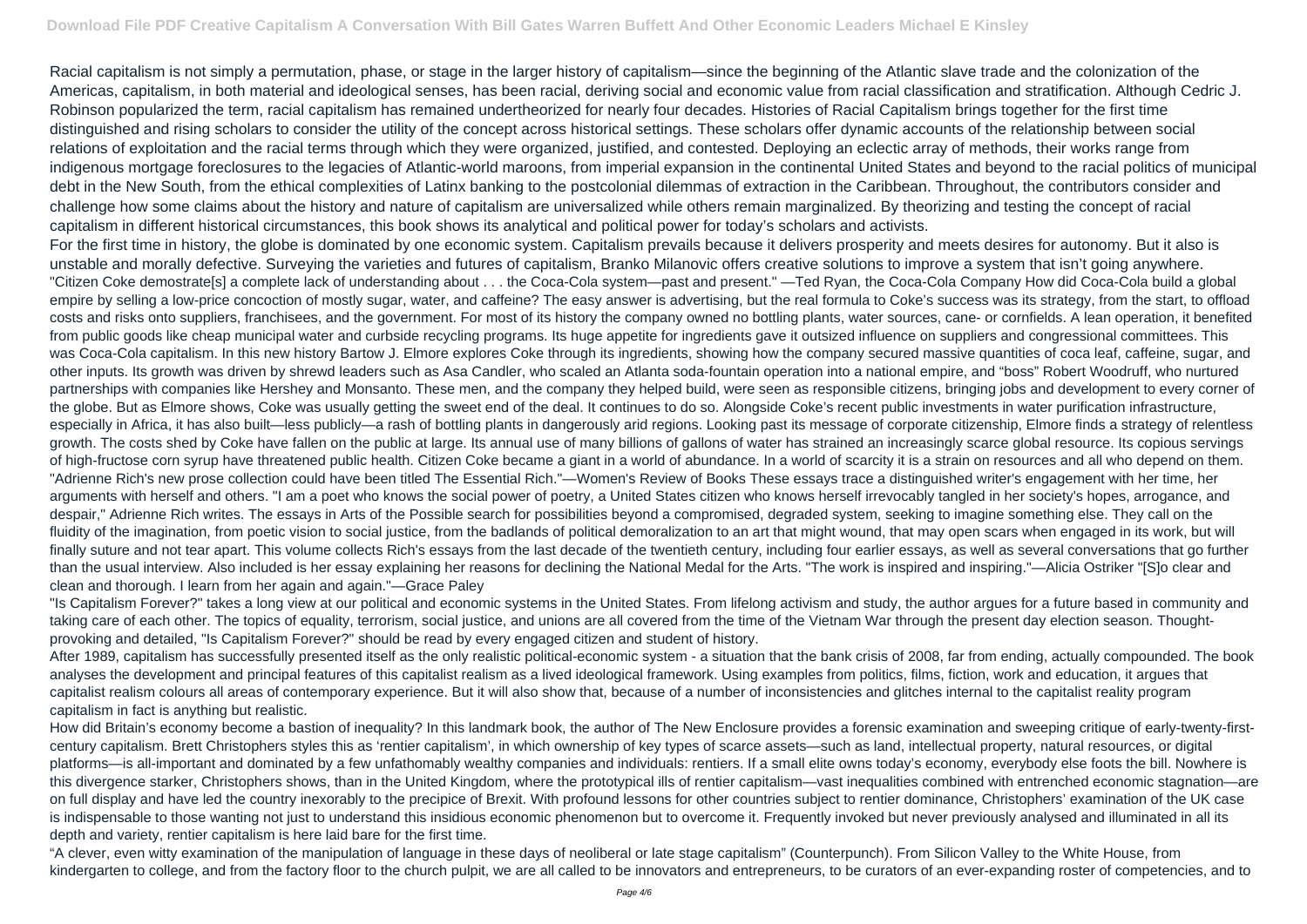become resilient and flexible in the face of the insults and injuries we confront at work. In the midst of increasing inequality, these keywords teach us to thrive by applying the lessons of a competitive marketplace to every sphere of life. What's more, by celebrating the values of grit, creativity, and passion at school and at work, they assure us that economic success is nothing less than a moral virtue. Organized alphabetically as a lexicon, Keywords explores the history and common usage of major terms in the everyday language of capitalism. Because these words have infiltrated everyday life, their meanings may seem self-evident, even benign. Who could be against empowerment, after all? Keywords uncovers the histories of words like innovation, which was once synonymous with "false prophecy" before it became the prevailing faith of Silicon Valley. Other words, like best practices and human capital, are relatively new coinages that subtly shape our way of thinking. As this book makes clear, the new language of capitalism burnishes hierarchy, competition, and exploitation as leadership, collaboration, and sharing, modeling for us the habits of the economically successful person: be visionary, be self-reliant—and never, ever stop working.

Creative CapitalismA Conversation with Bill Gates, Warren Buffett, and Other Economic LeadersSimon and Schuster

Bill Gates is more than the world's most successful capitalist; he's also the world's biggest philanthropist. Gates has approached philanthropy the same way he revolutionized computer software: with a fierce ambition to change the rules of the game. That's why at the 2008 annual meeting of the World Economic Forum in Davos, Switzerland, Gates advocated a creative capitalism in which big corporations, the distinguishing feature of the modern global economy, integrate doing good into their way of doing business. This controversial new idea is discussed and debated by the more than forty contributors to this book, among them three Nobel laureates and two former U.S. cabinet secretaries. Edited by author and columnist Michael Kinsley, Creative Capitalism started as a first-of-its-kind online conversation that brought together some of the world's best minds to engage Gates's challenge. From Warren Buffett, who seconds Gates's analysis, to Lawrence Summers, who worries about the consequences of multiple corporate objectives, the essays cover a broad spectrum of opinion. Judge Richard Posner dismisses Gates's proposal as trumped-up charity that will sap the strengths of the profit-maximizing corporation, while journalist Martin Wolf maintains that the maximization of profit is far from universally accepted, and rightly so. Chicago Nobel laureate Gary Becker wonders whether altruistic companies can survive in a competitive economy, while Columbia Nobel laureate Edmund Phelps argues that a little altruism might be the right prescription for a variety of market imperfections. Creative Capitalism is not just a book for philanthropists. It's a book that challenges the conventional wisdom about our economic system, a road map for the new global economy that is emerging as capitalism adapts itself once again to a changing world. Pro Bono? discusses philanthropy not as a social or humanitarian practice but as an integrated part of present-day creative capitalism, having a direct relation to its growing inequality. The book investigates four expressions of philanthropy as ideology: consumer philanthropy, where we are asked to consume with good conscience; corporate philanthropy where businesses engage in social work and where philanthropic associations reengineer themselves to mimic corporations; billionaire philanthropy where conspicuous consumption is now being supplemented with conspicuous philanthropy; and finally celebrity philanthropy where now one of the hallmarks of a celebrity is the commitment to use that fame to do good. From the legendary former Fed Chairman and the acclaimed Economist writer and historian, the full, epic story of America's evolution from a small patchwork of threadbare colonies to the most powerful engine of wealth and innovation the world has ever seen. Shortlisted for the 2018 Financial Times and McKinsey Business Book of the Year Award From even the start of his fabled career, Alan Greenspan was duly famous for his deep understanding of even the most arcane corners of the American economy, and his restless curiosity to know even more. To the extent possible, he has made a science of understanding how the US economy works almost as a living organism--how it grows and changes, surges and stalls. He has made a particular study of the question of productivity growth, at the heart of which is the riddle of innovation. Where does innovation come from, and how does it spread through a society? And why do some eras see the fruits of innovation spread more democratically, and others, including our own, see the opposite? In Capitalism in America, Greenspan distills a lifetime of grappling with these questions into a thrilling and profound master reckoning with the decisive drivers of the US economy over the course of its history. In partnership with the celebrated Economist journalist and historian Adrian Wooldridge, he unfolds a tale involving vast landscapes, titanic figures, triumphant breakthroughs, enlightenment ideals as well as terrible moral failings. Every crucial debate is here--from the role of slavery in the antebellum Southern economy to the real impact of FDR's New Deal to America's violent mood swings in its openness to global trade and its impact. But to read Capitalism in America is above all to be stirred deeply by the extraordinary productive energies unleashed by millions of ordinary Americans that have driven this country to unprecedented heights of power and prosperity. At heart, the authors argue, America's genius has been its unique tolerance for the effects of creative destruction, the ceaseless churn of the old giving way to the new, driven by new people and new ideas. Often messy and painful, creative destruction has also lifted almost all Americans to standards of living unimaginable to even the wealthiest citizens of the world a few generations past. A sense of justice and human decency demands that those who bear the brunt of the pain of change be protected, but America has always accepted more pain for more gain, and its vaunted rise cannot otherwise be understood, or its challenges faced, without recognizing this legacy. For now, in our time, productivity growth has stalled again, stirring up the populist furies. There's no better moment to apply the lessons of history to the most pressing question we face, that of whether the United States will preserve its preeminence, or see its leadership pass to other, inevitably less democratic powers.

How did one of the world's "buzzy hotspots" (Fodor's 2013) become one of the top ten places to avoid (Fodor's 2018)? Precariously positioned between China and India, Burma's population has suffered dictatorship, natural disaster, and the dark legacies of colonial rule. But when decades of military dictatorship finally ended and internationally beloved Nobel laureate Aung San Suu Kyi emerged from long years of house arrest, hopes soared. World leaders such as Barack Obama ushered in waves of international support. Progress seemed inevitable. As historian, former diplomat, and presidential advisor, Thant Myint-U saw the cracks forming. In this insider's diagnosis of a country at a breaking point, he dissects how a singularly predatory economic system, fast-rising inequality, disintegrating state institutions, the impact of new social media, the rise of China next door, climate change, and deep-seated feelings around race, religion, and national identity all came together to challenge the incipient democracy. Interracial violence soared and a horrific exodus of hundreds of thousands of Rohingya refugees fixed international attention. Myint-U explains how and why this happened, and details an unsettling prognosis for the future. Burma is today a fragile stage for nearly all the world's problems. Are democracy and an economy that genuinely serves all its people possible in Burma? In clear and urgent prose, Myint-U explores this question—a concern not just for the Burmese but for the rest of the